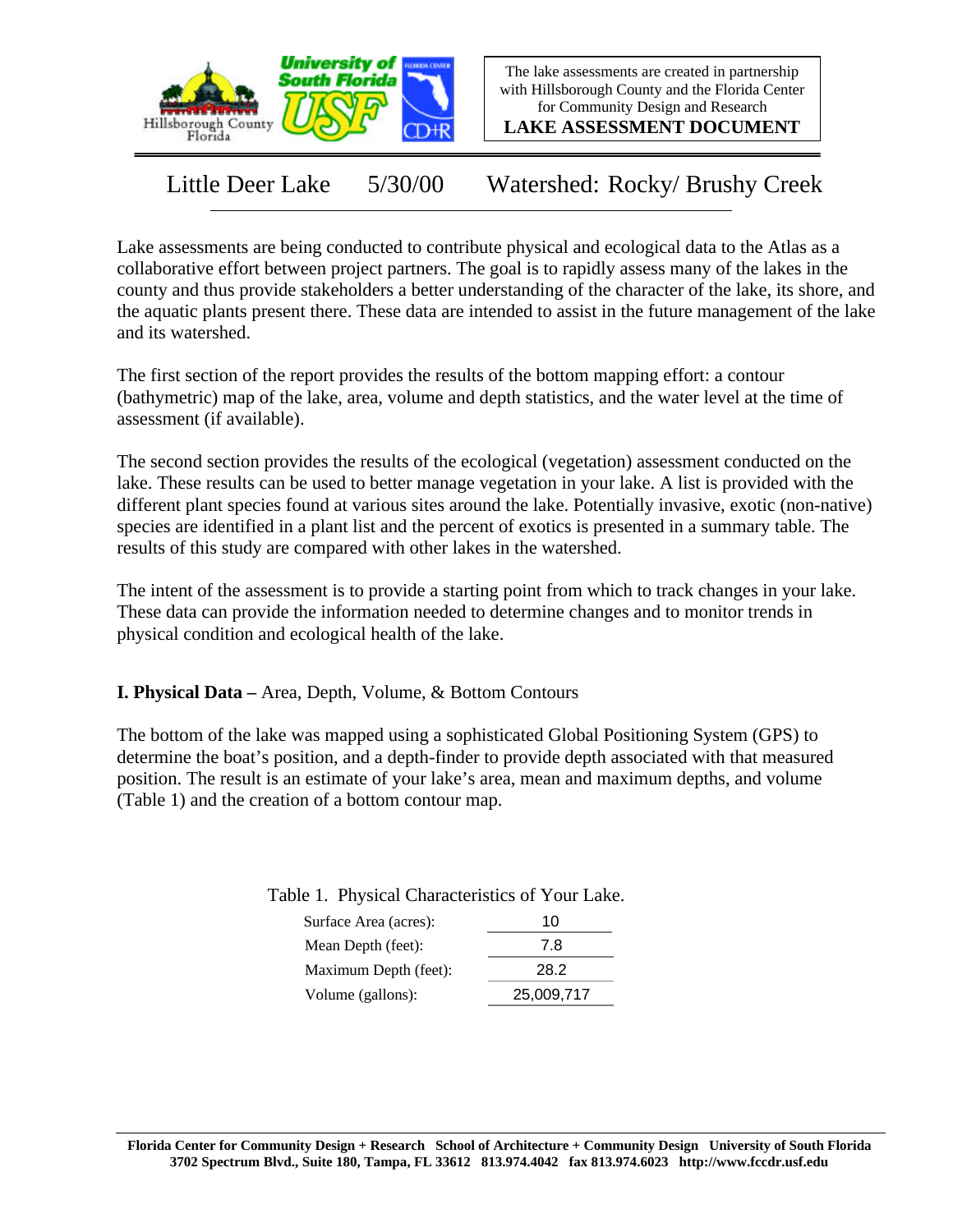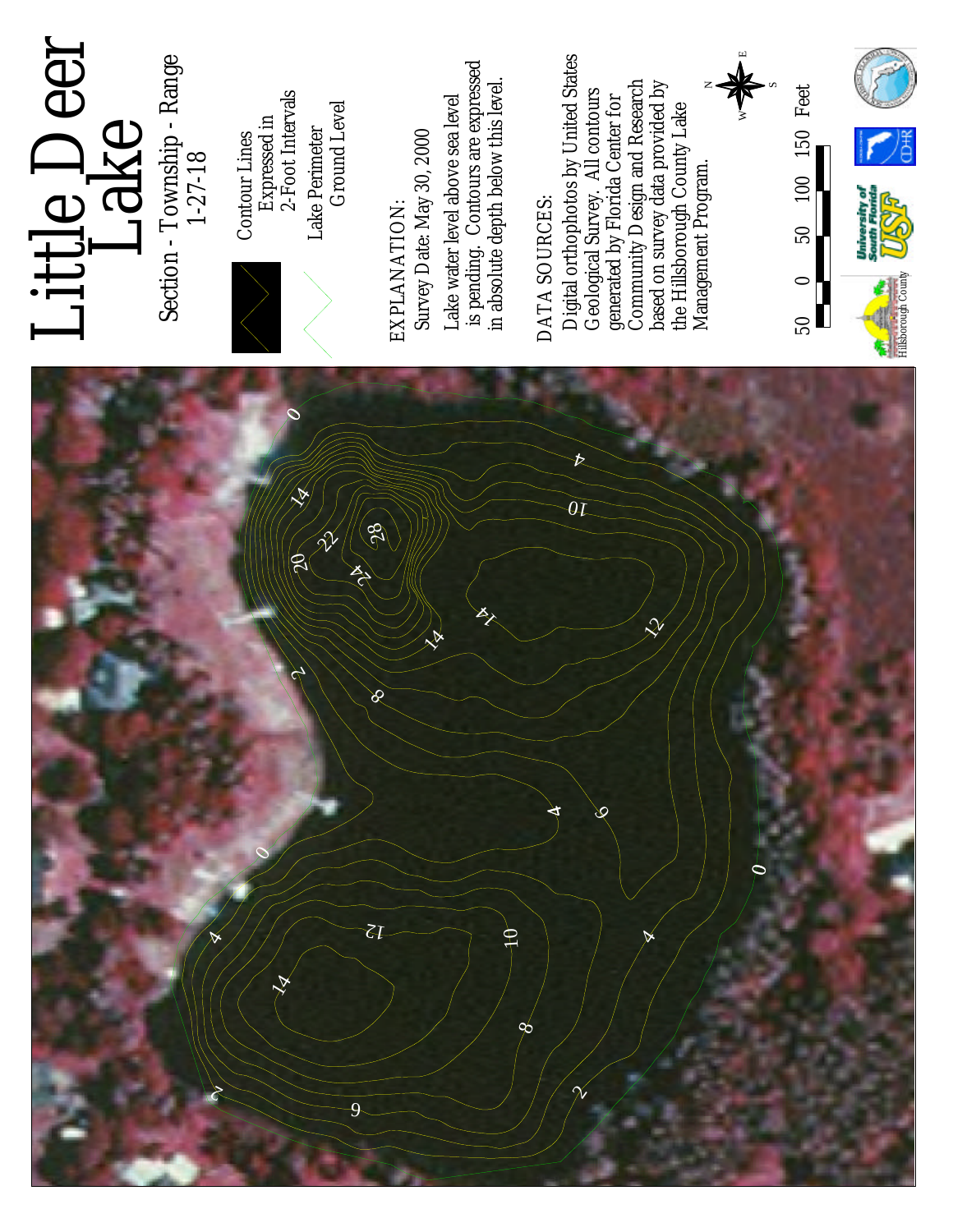

**LAKE ASSESSMENT DOCUMENT**

Little Deer Lake 5/30/00 Watershed: Rocky/ Brushy Creek

## **II. Ecological Data**

Aquatic Plant Survey

Approximately equispaced sites are haphazardly mapped around the lake and the aquatic plants at each site are surveyed. The total number of species from all sites is used to approximate the total diversity of aquatic plants and the percent of invasive-exotic plants on the lake and in the watershed (Table 2). Many of these plants are considered ecologically harmful, as they tend to out-compete native species. Such "nuisance" plants can also make boating and other recreational activities difficult or impossible. The common and scientific names of plant species found on your lake are listed in Table 3.

> Table 2. Comparison of species diversity between your lake and other assessed lakes located within your watershed.

|                               |     | Little Deer Lake Rocky/ Brushy Creek |
|-------------------------------|-----|--------------------------------------|
|                               |     | (Average)                            |
| Number of Taxa:               | 13  | 35                                   |
| <b>Percent Exotic Plants:</b> | 15% | 18%                                  |

Table 3. Botanical and common names of the most commonly found plants on your lake. Percent frequency (of occurence), habit (location where found), status (native or exotic), and EPPC status are provided.

| Common Name                            | <b>Plant Species</b>      | Frequency | Habit    | <b>Status</b> | <b>EPPC</b> |
|----------------------------------------|---------------------------|-----------|----------|---------------|-------------|
| <b>Torpedo Grass</b>                   | Panicum repens            | 90%       | Emergent | Exotic        |             |
| Cypress                                | Taxodium spp.             | 70%       | Emergent | Native        | <b>NL</b>   |
| Punk Tree, Melaleuca                   | Melaleuca quinquenervia   | 50%       | Emergent | Exotic        |             |
| Swamp Fern                             | Blechnum serrulatum       | 40%       | Emergent | Native        | NL          |
| Common Buttonbush                      | Cephalanthus occidentalis | 40%       | Emergent | Native        | NL.         |
| Water Primroses, Primrosewillow        | Ludwigia spp.             | 40%       | Emergent | Unknown       | NL.         |
| Unidentified Plant Species             | UNKNOWN SPP               | 30%       | Unknown  | Unknown       | Unknow      |
| Southern Red Maple                     | Acer rubrum var. trilobum | 20%       | Emergent | Native        | <b>NL</b>   |
| Manyflower Marshpennywort, Water Penny | Hydrocotyl umbellata      | 20%       | Emergent | Native        | <b>NL</b>   |
| Dahoon Holly                           | llex cassine              | 20%       | Emergent | Native        | <b>NL</b>   |
| Spatterdock, Yellow Pondlily           | Nuphar lutea var. advena  | 10%       | Floating | Native        | <b>NL</b>   |
| Elderberry                             | Sambucus canadensis       | 10%       | Emergent | Native        | NL.         |
| Sedge                                  | Scirpus spp.              | 10%       | Emergent | Unknown       | NL.         |

Florida Center for Community Design + Research School of Architecture + Community Design University of South Florida 3702 Spectrum Blvd., Suite 180, Tampa, FL 33612 813.974.4042 fax 813.974.6023 http://www.fccdr.usf.edu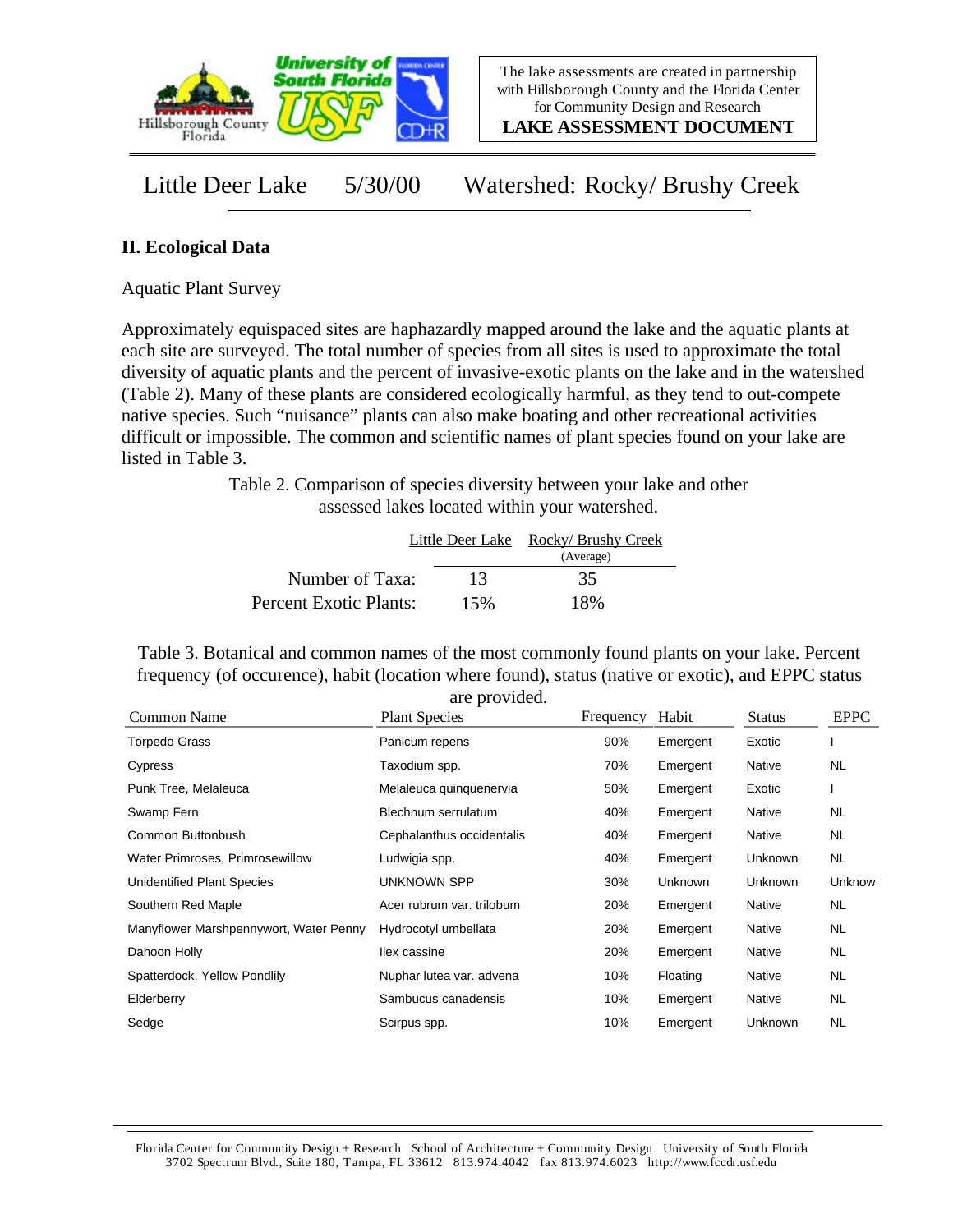## Standing Crop

In addition to an overall survey of the types of plants on a lake, an estimate of the standing crop (biomass) of the lake has been obtained for many lakes. This was done by calculating the average weight of the vegetation within a quarter-meter square quadrat tossed haphazardly into three zones (see Figure) at each sampling site around the lake: (1) the emergent zone, (2) the floating zone and (3) the submersed zone. The average weight of the plants (Table 4) from all sampling sites and the dominant type of vegetation (Table 5) are provided. If data tables are not shown, no standing crop estimates were obtained for this lake.



Table 4. Comparison between the average biomass from three zones within your lake and among all lakes assessed within your watershed.

|                       | Little Deer Lake | Rocky/Brushy Creek |  |
|-----------------------|------------------|--------------------|--|
|                       |                  | (Average)          |  |
| <b>Emergent Zone:</b> | 0.00             | 4.74               |  |
| <b>Floating Zone:</b> | 0.08             | 0.69               |  |
| Submersed Zone:       | 0 OO             | 1.54               |  |

Number of lakes sampled in your watershed: 29

Note: All biomass measurements are shown in kilograms per square meter.

| Table 5. Dominant taxa from three zones within your lake. |                              |               |
|-----------------------------------------------------------|------------------------------|---------------|
|                                                           | Zone Dominant Plant          | <b>Status</b> |
| <b>Emergent Zone:</b>                                     |                              |               |
|                                                           | Floating Zone: Torpedo Grass | Exotic        |
| <b>Submersed Zone:</b>                                    |                              |               |